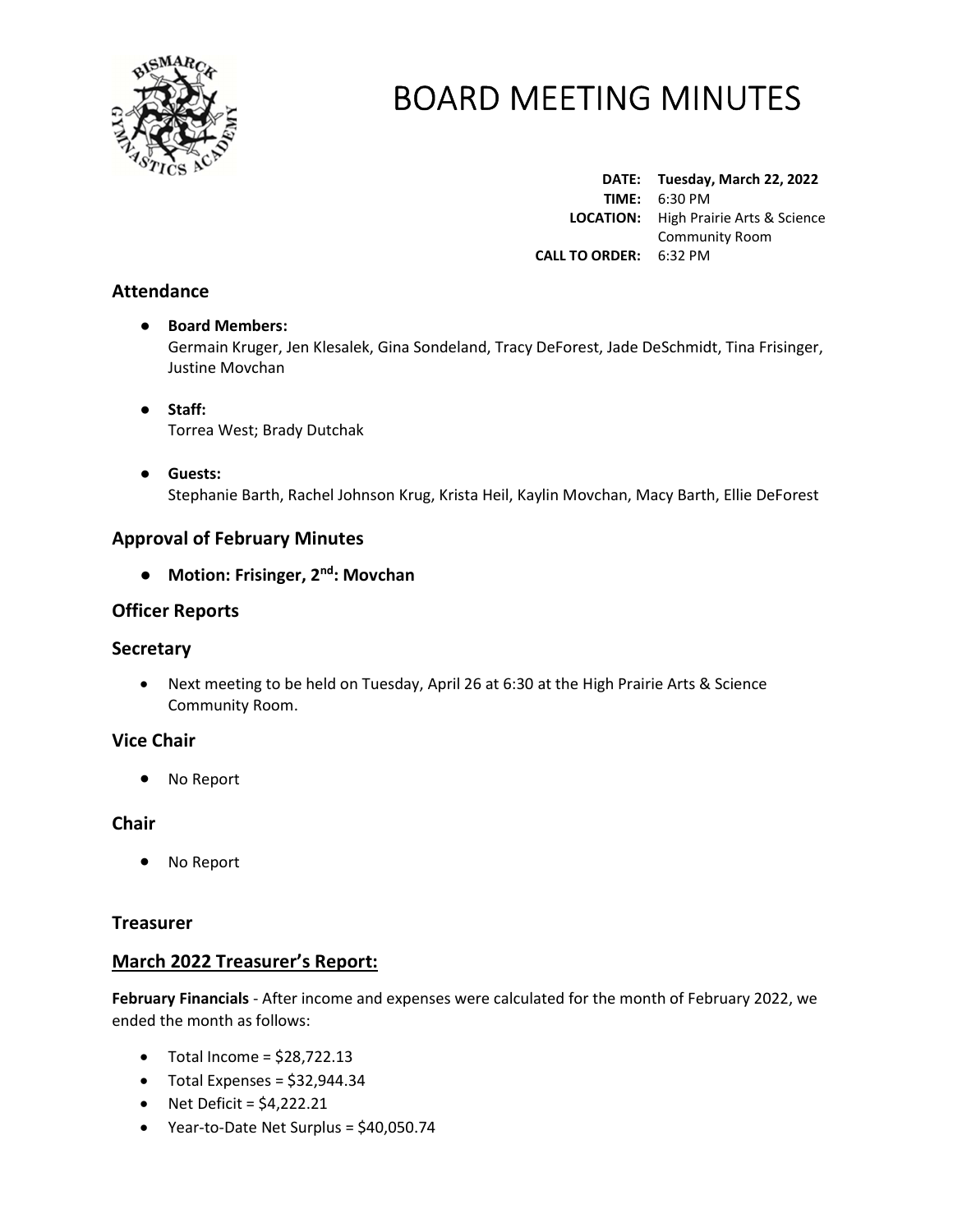

#### February Income Recap:

- \$528 Fundraising Income
- \$28,779 in Program Income
- (\$585) in Other Income Includes pro-shop income and remaining Ziegler meet expenses.

#### February Expenses Recap:

- Wages & Payroll Taxes \$27,806
- Program Expenses (\$211) Negative due to reimbursement of comp uniforms and meet fees
- Credit Card & Professional Fees- \$2,027
- Insurance \$269
- Office Expenses \$709
- General Expenses \$207
- Travel Expenses \$2137

## Fiscal Year 2021-2022 Tax Return:

Our amended payroll tax returns were submitted last week. These forms were amended to account for the Employee Retention Tax Credit. The amount we will receive from the amended returns for the credit will be \$59,206.37. These dollars are expected to be received in next fiscal year. It could take up to 6+ months to receive the funds.

Our 990 return was also timely filed in February. This tax return was for the year-ended May 31, 2021.

## Approval of February Financials:

• Motion: Movchan, 2<sup>nd</sup>: DeSchmidt

## Business/Program Reports

## Competitive Program Report

#### Level 3-5 February 2022

The program had two meets this month, Watford and Jamestown. Both of these meets had teams placing and receiving team banners. The girls continued strength training and are starting to be introduced to high skill level preparation drills (giants, tsuks, twisting). Into March the team is look towards a Minneapolis meet and state.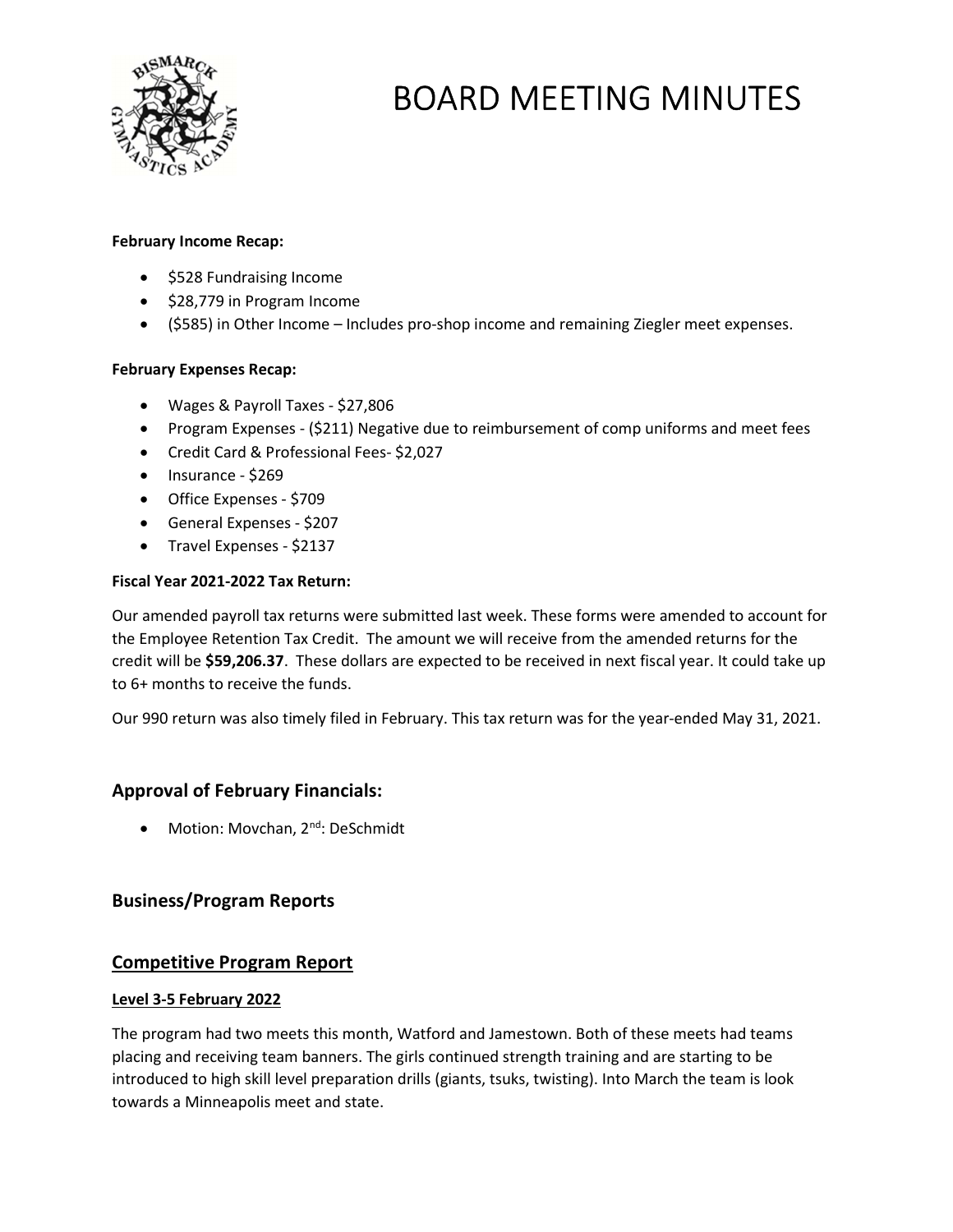

#### Show Team February 2022

The show teams have totaled four different schools for performances. We recently were able to add BSC to our contacts thanks to Brady, and the kids absolutely loved going to their game. We have been setting our sights towards WDA and state basketball where the kids will perform for both.

#### USAG Levels 6+

Poor road conditions kept most of our Optional Team at home, but four gymnasts were able to make the trek to the Minnesota State Fairgrounds for the Gina Morri Invitational on February 12. Two weeks later, 10 of our Optional athletes traveled to St Petersburg, Florida for the Gasparilla Classic. The meet was held at Tropicana Field and was a great experience for the girls. On March 4-6, we had our final regular season meet - the Northern Lights Classic in Minneapolis. The girls have all shown many improvements throughout the season and they've been working hard at practice in preparation for State Championships in a few short weeks!

#### Show Team:

We kicked off our season with the BHS vs Century game. This was our first basketball game after two years and the kids did very well! There has been a growth in skills hoping to elevate the level of the Gold Gems team, and they have done a wonderful job of being self-motivated in that aspect. As they look to February they will have four shows, two are college basketball games (UMary and BSC). We also have been given times slots for West Regionals and are currently waiting to hear back about performing at the state tournament.

#### Recreation:

Registration opened at 9am on 3/1 with the classes below offered:

Parent-Tot: 5 classes. 30/30 enrollments Tumbling Tots: 14 classes. 84/84 enrollments Rookie: 6 classes. 48/48 enrollments Hot Shots: 4 classes. 28/28 enrollments Beginner Girls: 10 classes. 76/80 Intermediate Girls: 10 classes. 80/80 Advanced Girls: 3 classes. 24/24 Beginner Tumbling: 7 classes. 54/56 Intermediate Tumbling: 3 classes. 24/24 Advanced Tumbling: 1 class. 4/8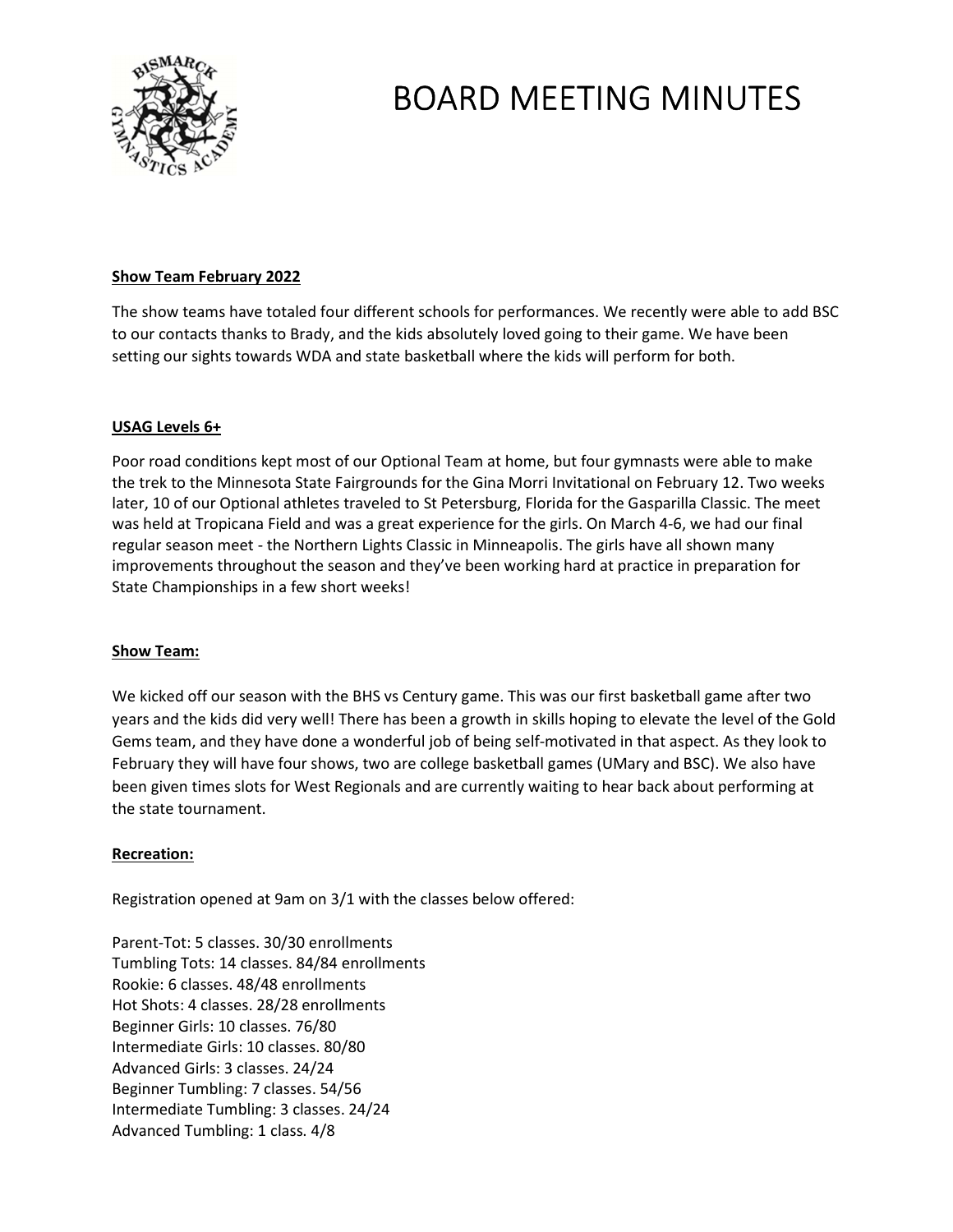

Total rec classes offered: 63 Total rec enrollments: 452/462 or 98% full

We are also offering 1 homeschool open gym, 1 regular open gym, 1 HIT open gym, 2 birthday parties/week, and 4 daycares this session.

# Office Report:

Staff Training: We will be holding our Session 3 staff training on April 2nd. We are inviting Ron Kunda back to review first aid knowledge and concussion management.

Stay Conversations: Brady scheduled and completed Jo's stay conversation. He invited Germain to attend.

Single rail bar: The bar has made it to BGA! We will schedule installation when Brady returns to the office.

## Fundraising/ Business and Community:

Community Outreach: We continue to strengthen relationships with community members and our sponsors. We have attended the monthly Chamber EDC mixer and will be attending the Annual Dinner in April.

**Pro-Shop:** The pro-shop has reopened for in person vending of leos, drinks, snacks, and BGA car/ water bottle stickers. The year round online pro-shop is live and available to membership. This has been promoted through Facebook, Instagram, twitter, our website, and email.

Throwback: Fundraising options are being offered until supplies are depleted.

**Grants:** We have been approved for our BPRD Matching Grant for a new competition floor and foam. We are coordinating with BPRD in the final project scope and timeline and will update as products are ordered.

Golf Scramble: We have begun the planning process of this year's golf scramble. We have 4-hole sponsors and three teams committed along with drink and beer cart service. The scramble will be held at Pebble Creek on June 20<sup>th</sup>.

Larks: We have met with representatives from the Larks regarding marketing for ticket sales for our July 9<sup>th</sup> game. They are making a flyer to promote the game and will work with us in driving ticket sales for the game.

Smokehouse Jerky: We are partnering with Fundraising University for this session's product-based fundraiser. We will distribute fundraising packets to all classes the week of the 14<sup>th.</sup>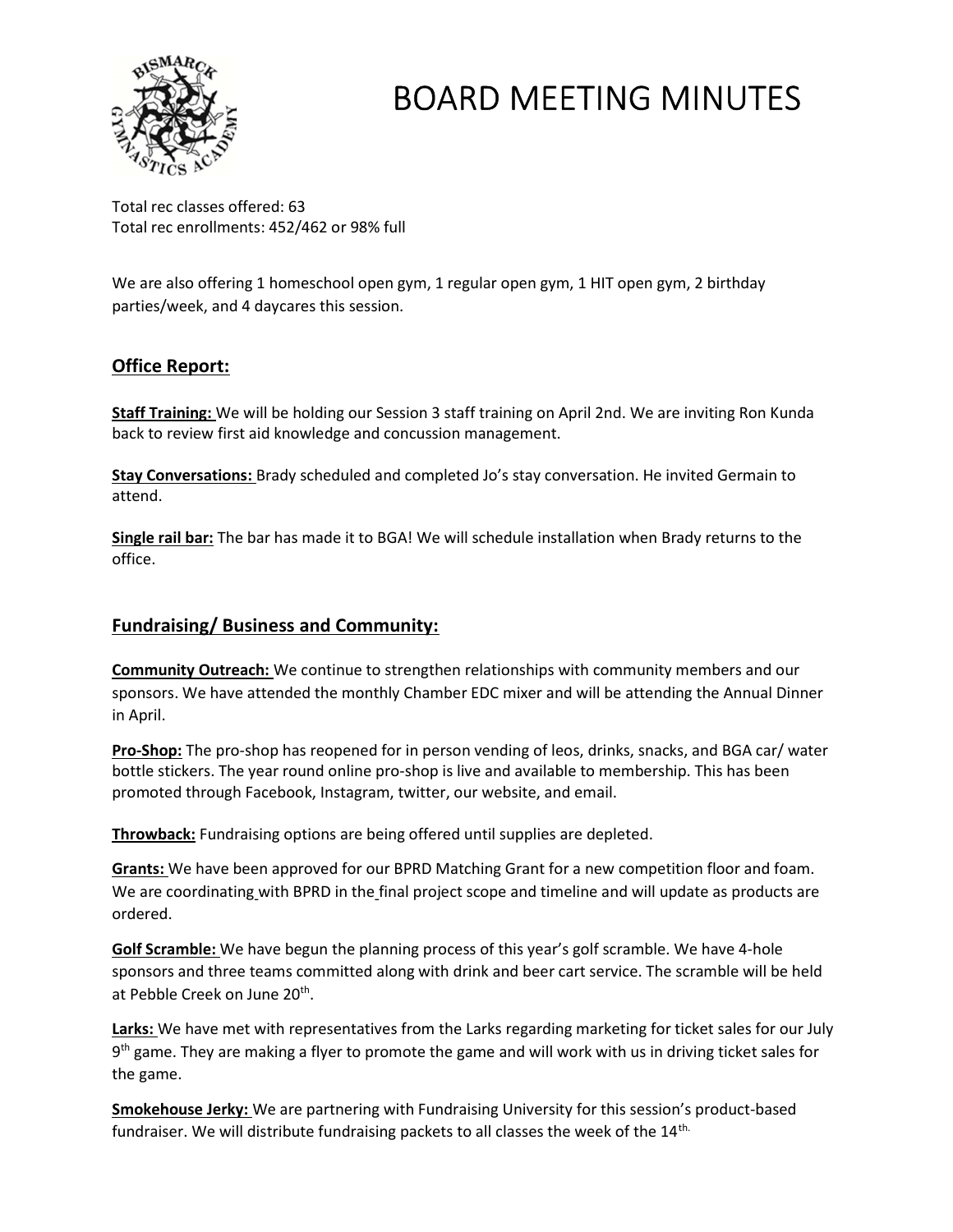

Charitable Gaming: We have signed a rental agreement and have turned our application in for approval by the city. Our application will then go to the Attorney General's office for approval. Representatives from Advanced Gaming Solutions will attend a BOD meeting to answer any remaining questions. The gaming committee consists of Tina Frisinger, Brady Dutchak, and Jo Vroman. They will attend a required training once the city approves our application.

## Old Business

#### Record Boards

Tabled for now.

#### Ninja Program

A business plan draft is being reviewed as work on it continues.

## New Business

#### Budget Opening Discussion

- Draft Budget expected for April Board meeting.
- New Budget will need to be adopted and approved, to be effective May 2022.

#### Building Expansion Campaign

- Kruger suggested creating a committee to head the potential long-term project to fund a new facility.
- The BOARD will open the invitation to participate to the entire membership.

## Policy Revisions & Adoptions

- **•** Family Leave Policy
	- o Policy was adopted February 7, 2022. Motion: Frisinger, 2<sup>nd</sup>: Movchan
- Infant at Work Policy
	- o Policy was adopted February 9, 2022, via TEAMS vote.
- Personnel Policy Manual
	- o Revisions to policy as presented in TEAMS approved. Motion: Movchan, 2<sup>nd</sup> Sondeland

#### Summer Schedule Changes

Tentative schedules are available. Final Schedules will be released the first week in May.